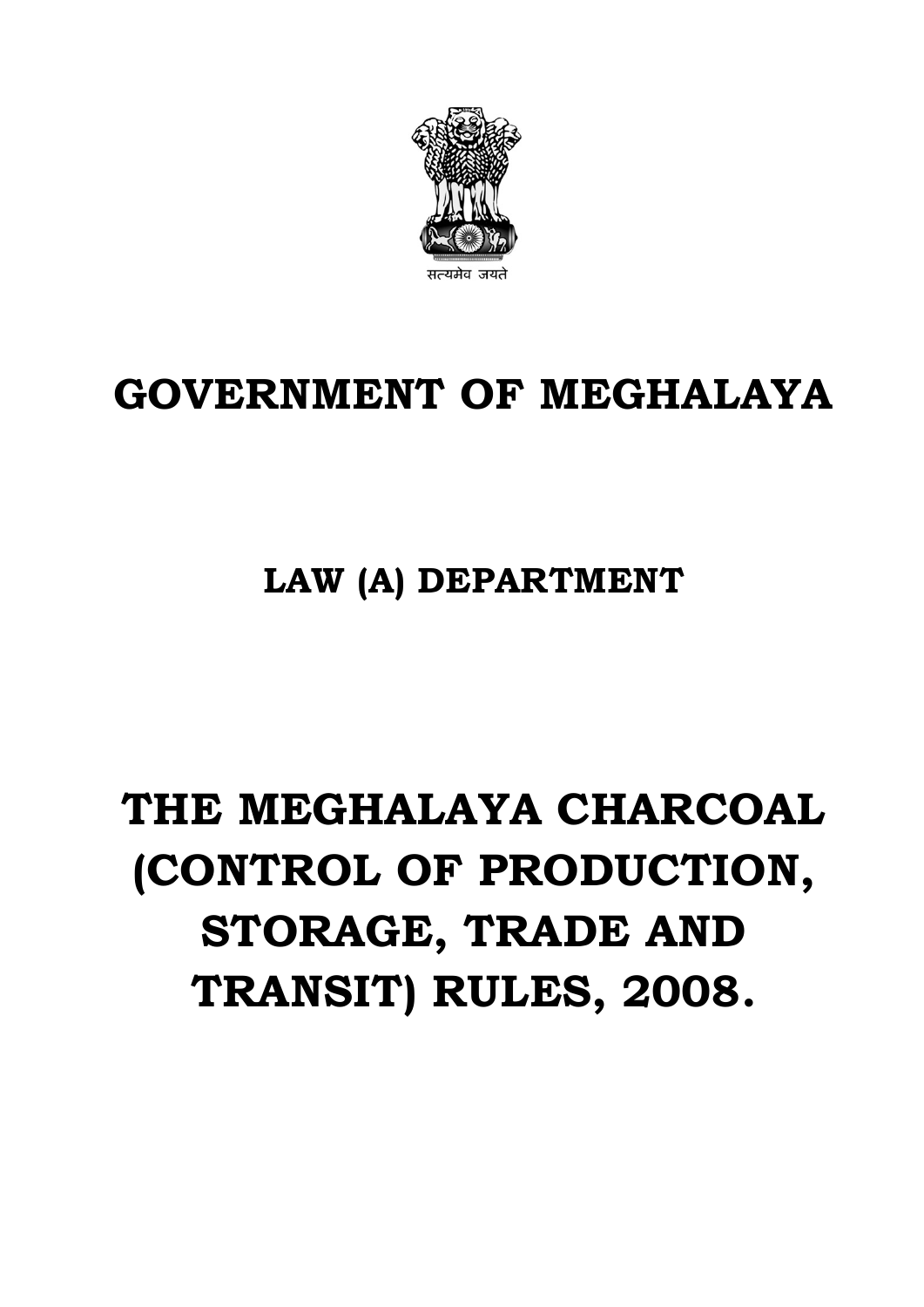#### The 5th November, 2008

**No.FOR.136/2001/213.-** In exercise of the powers conferred under section 40 and 72 (e) of the Meghalaya Forest Regulation (Application and Amendment) Act, 1973, the Governor of Meghalaya is pleased to notify the rules to Control Production, Storage, Trade and Transit of Charcoal.

#### 1. **Short title, extent and commencement:**

- (1) These rules may be called the Meghalaya Charcoal (Control of Production, Storage, Trade and Transit) Rules, 2008.
- (2) They shall extend to the whole of the State of Meghalaya.
- (3) They shall come into force with immediate effect.

## **2. Definitions:**

- (1) "Act" means the Meghalaya Forest Regulation (Application and Amendment) Act, 1973.
- (2) "Government" means the State Government of Meghalaya.
- (3) "District Council" means an Autonomous District Council constituted under the Sixth Schedule to the Constitution of India.
- (4) "Legal timber" includes the following.
	- (a) trees felled under prescription of an approved working plan or working scheme;
	- (b) trees felled from registered plantations from non-forest land under prescribed rules;
	- (c) trees felled from non-forest areas for commercial purposes under prescribed rules;
	- (d) isolated trees felled from homestead or farm under lawful permission;
	- (e) timber purchased from the Government or a Government agency.
- (5) "Producer" means a person who converts wood obtained from legal sources into charcoal by a process of destructive distillation of wood by burning in a kin in the presence of regulated but limited amount of air or any other process.
- (6) "Stockist" means a person who stores more than one metric tonne (ten quintals) of charcoal for the purpose of trade or consumption.
- (7) "Conservator of Forests" means the Conservator of Forest Officer having territorial jurisdiction over the area.
- (8) "Divisional Forest Officer" means the Divisional Forest Officer having territorial jurisdiction over the area.
- (9) Words and expressions used but not defined in these rules shall have the meanings respectively assigned to them in the act unless the context otherwise requires.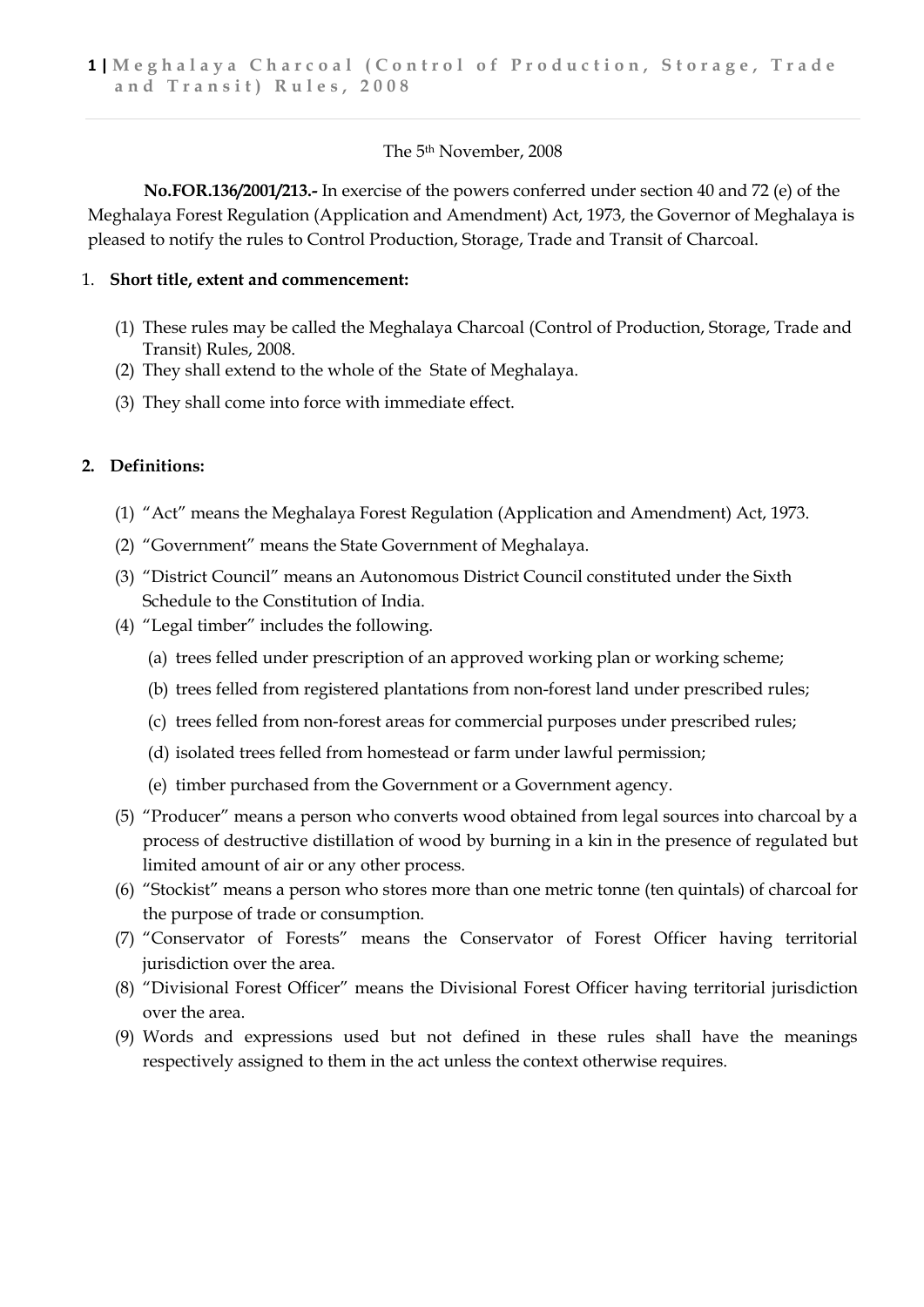#### **3. Restriction on production, stocking, sale, purchase, import and export of charcoal**

On and after the appointed day

- (a) No person shall burn/convert a tree, timber or wood for the purpose of charcoal production except under and in accordance with these rules.
- (b) Charcoal shall be produced only from wood obtained from legal sources.
- (c) Application for production or storage of charcoal shall be submitted by registered producers or stockists in Form II and Form III respectively to the Divisional Forest Officer concerned under whose jurisdiction the place for conversion of wood to charcoal is situated.
- (d) Charcoal shall be produced and stocked only in such quantities and places as specified for the purpose in Form IV by the Divisional Forest Officer concerned or any other officer acting in his behalf.
- (e) No person shall procure charcoal from any source other than a registered producer or stockist.
- (f) No person shall import charcoal into or export charcoal from the State unless specific permission in accorded by the Principal Chief Conservator of Forests Meghalaya. Such permission would specify the source, the route of import or export in the State and the quantity.

#### **4. Permit for sale, transport etc:**

- (1) Notwithstanding anything contained in the preceding paras, the Chief Conservator of Forests Territorial, with the prior approval of the Principal Chief Conservator of Forests, may on such terms and conditions and in such manner as may be prescribed, permit any person who had purchased any charcoal before the appointed day within an area to which these Rules apply, to sell and transport such charcoal to any person within the State.
- (2) A person to whom a permit is granted under sub-section (1) shall be liable for payment of such fees as may be prescribed.

#### **5. Registration of producers and stockists:**

- (1) Every intending producer or stockist of charcoal shall apply for registration to the Divisional Forest Officer concerned and obtain a certificate of registration in Form I.
- (2) The registration and the renewal fee shall amount to Rs.1000/- (Rupees One thousand) and Rs 500/- (Rupees five hundred) respectively, which may be revised from time to time by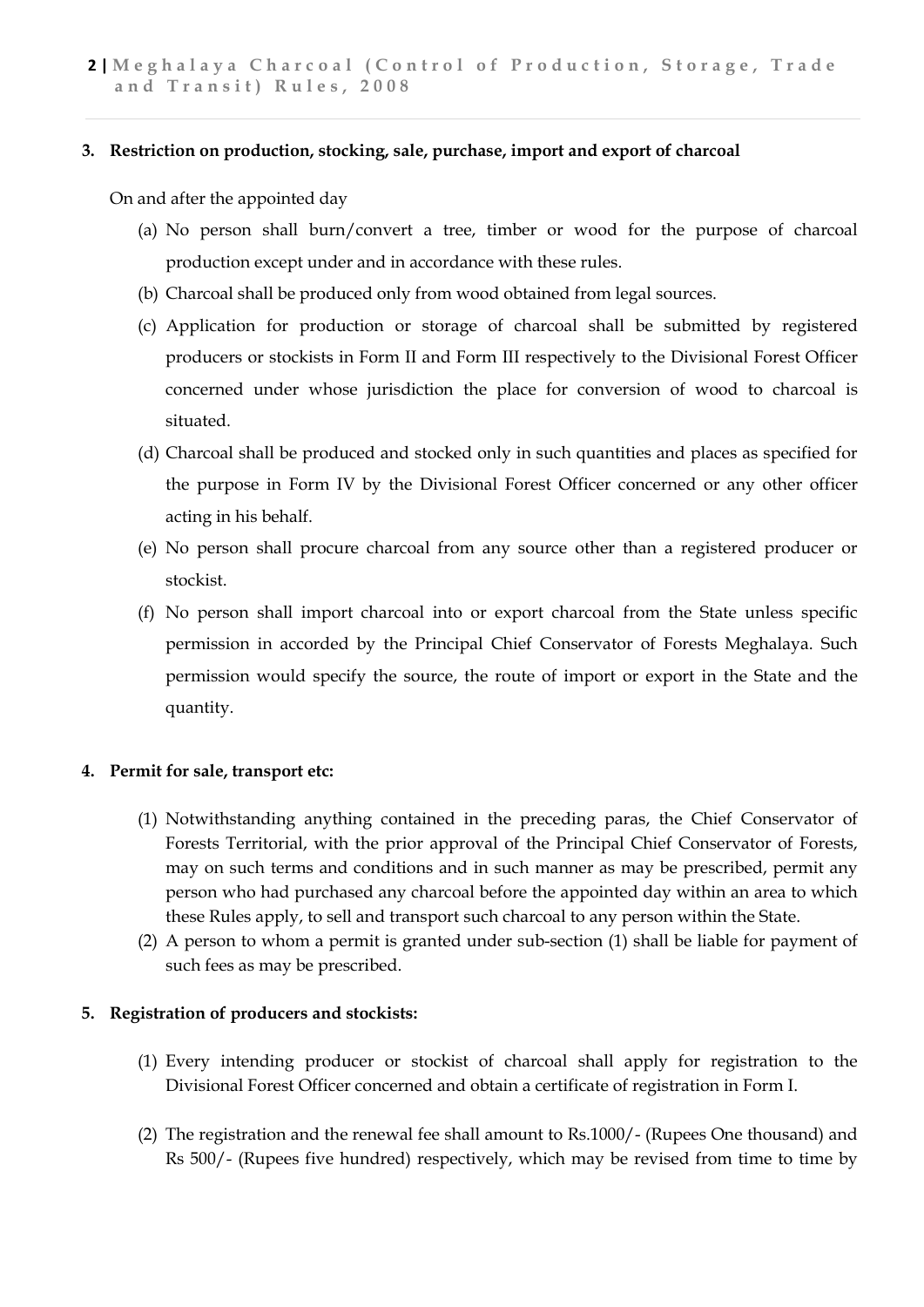the Chief Conservator of Forests Territorial with the concurrence of the Principal Chief Conservator of Forests.

Provided the registration and the renewal fee shall be half the amount in case of a producer or individual stockist who belongs to scheduled tribe/ castes community.

The registration/renewal fee would be payable by a receipted treasury Challan for the amount.

- (3) The registration/renewal shall be valid till the  $31<sup>st</sup>$  December of the year of registration/renewal.
- (4) An Application for renewal shall be submitted to the Conservator of Forests concerned sixty days before the expiry of the validity period of the registration/renewal.
- (5) The Divisional Forest Officer concerned may refuse to register any producer or trader:-
	- (a) if he does not possess or in the opinion of the Divisional Forest Officer concerned is not likely to procure legal timber required for charcoal production;
	- (b) on account of a conviction for any offence in respect of forest, wildlife or environmental laws;
	- (c) if the number of persons who have applied for an those who have already been registered in the locality are sufficient; or
	- (d) for any other reason which seems to the Divisional Forest Officer concerned to be sufficient, to consider a person not fit to produce or trade in charcoal.
- (6) The Divisional Forest Officer concerned may issue a duplicate copy of the registration certificate if the original is lost or destroyed and on receipt of payment of a fee of Rs.250/- (Rupees two and fifty).

#### **6. Suspension or cancellation of registration:**

If any registered producer or stockist, either by himself or through his agent, or servant acting on his behalf contravenes any of the provision of these rules then, without prejudice to any other action that may be taken against him, the Divisional Forest Officer concerned may, after giving him a reasonable opportunity for representation, suspend or cancel the registration. A copy of the order suspending or cancelling the registration shall also be sent to the concerned producer or stockist.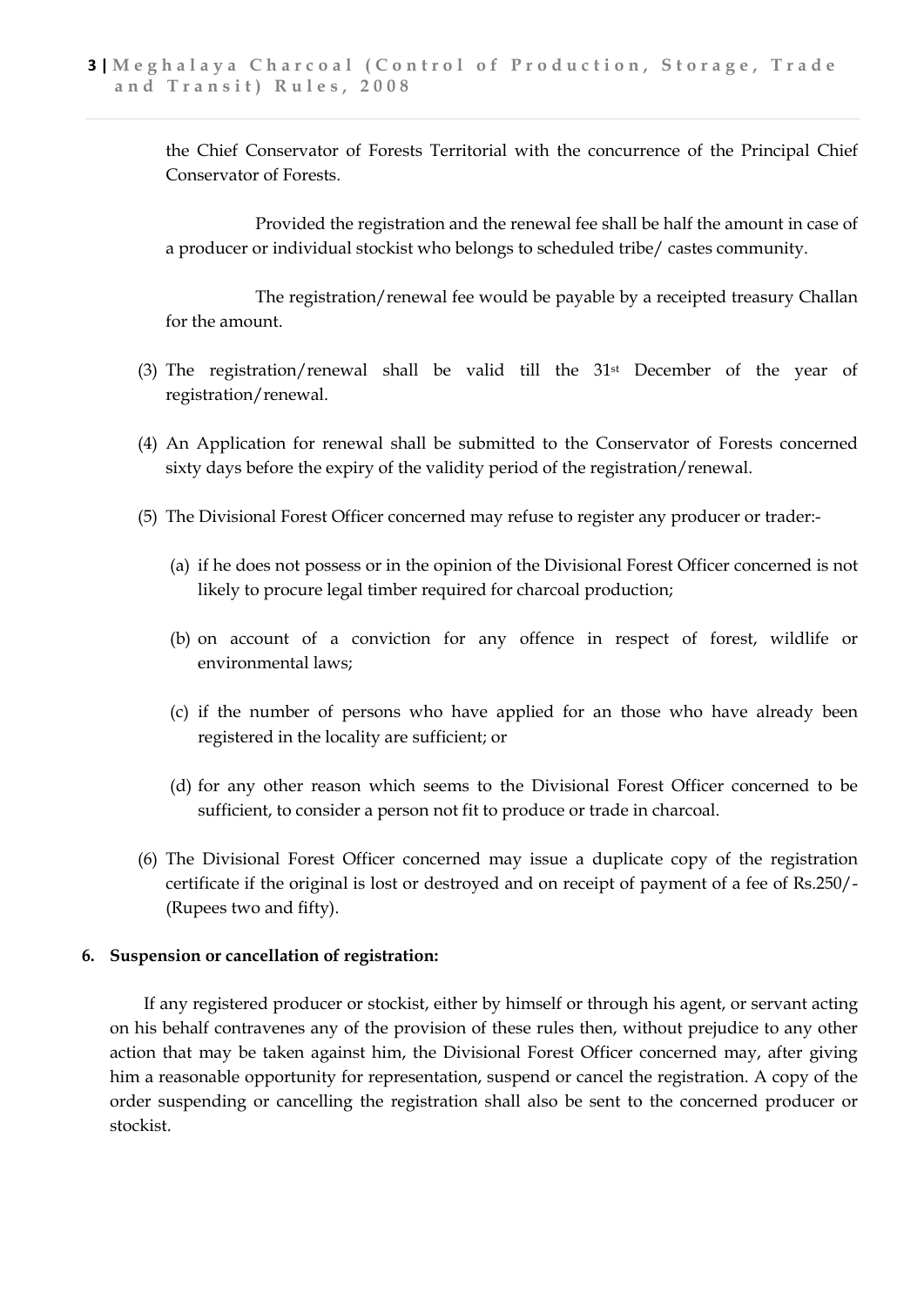#### **7. Records to be maintained and furnished by the registered producer or stockist**

Every registered producer or stockist shall maintain correct and true records in respect of production, receipt, disposal and trade in Form No. V and in such manner as the Divisional Forest Officer concerned may specify. Every registered stockist shall submit a monthly return in Form VI showing monthly transaction. Such return shall be submitted within the seventh day of the month following to the Divisional Forest Officer concerned.

#### **8. Industries using charcoal as raw material:**

Industries using charcoal as raw material shall be treated as stockists of charcoal and shall

- (a) source charcoal only from registered producers or stockists or from imports;
- (b) maintain a stock register in form V and submit a quarterly return in Form VI to the Divisional Forest Officer concerned.
- (c) Retain transit passes in support of the entries in the stock register; and
- (d) Allow inspection of stock of charcoal and scrutiny of stock register and connected documents by a forest officer not below the rank of a forester.

#### **9. Production ,storage and transit of charcoal:**

- (1) No charcoal shall be transported unless covered by a transit pass issued by a Forest Officer authorised by the Divisional Forest Officer concerned in token of full payment of all amounts due to the Government.
- (2) Charcoal shall be imported into, exported from or moved within the State only on the route prescribed.
- (3) A transit pass for transport of charcoal shall be issued only on production of a certificate of origin or document in support that the charcoal has been produced from legal timber.
- (4) Every officer issuing a transit pass at the point of production of charcoal shall satisfy himself that the timber or wood used for production of charcoal consignment is of legal origin after verifying the documents.
- (5) Any premises used for production or storage of charcoal and the stock register and other connected documents shall be subject to inspection and scrutiny at any time by any forest officer not below the rank of a forester and all facilities for such inspection and scrutiny shall be provided by the owner of such depot or premises.
- (6) Charcoal in transit may be stopped and inspected at any place by any forest officer and all persons in charge of the consignment shall be bound to produce the permit, certificate of origin or transit pass covering the consignment when called upon to do so by such Forest Officer.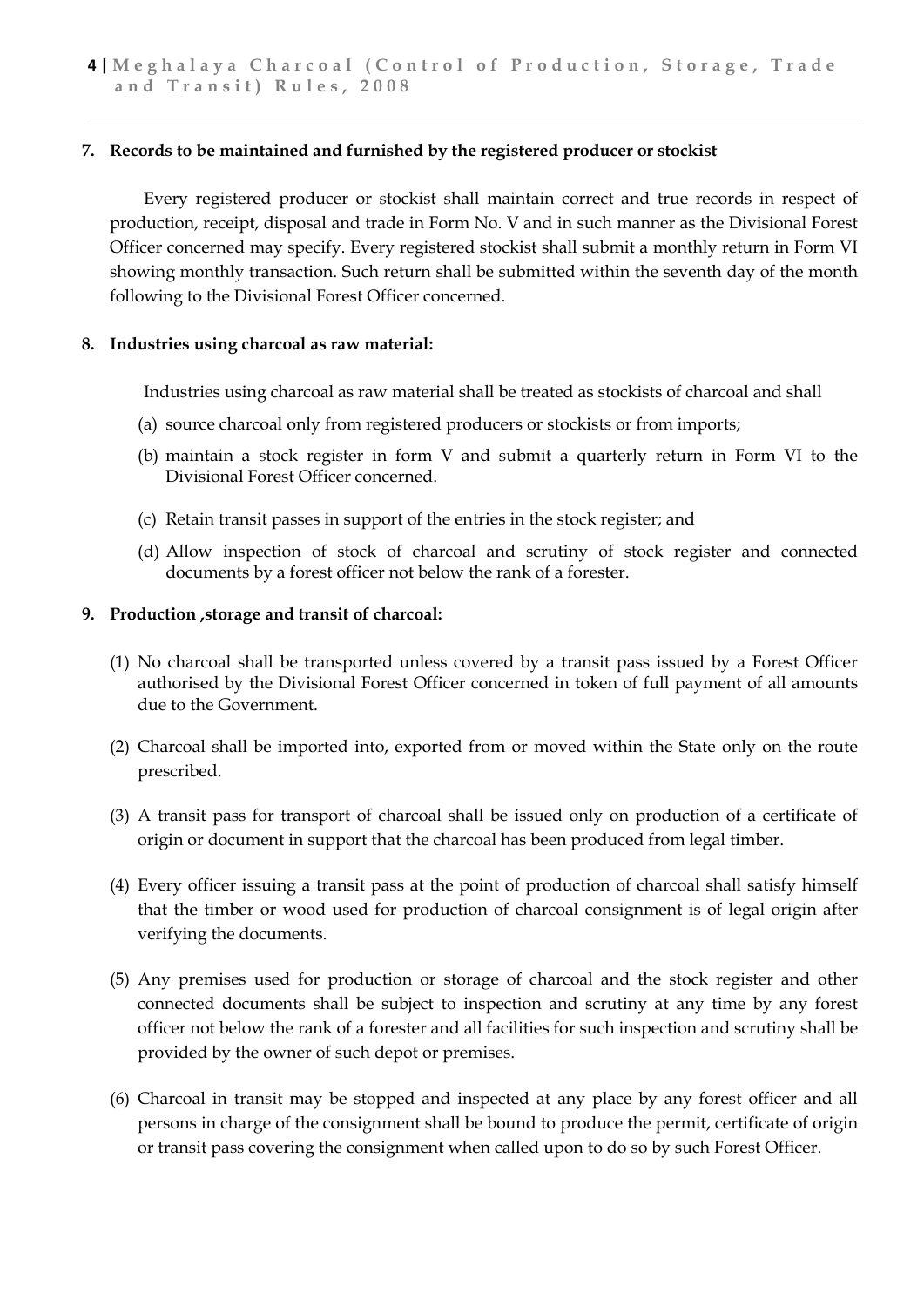#### **10. Appeal:**

Any person aggrieved by any order passed by any competent authority under these Rules may, within a period of sixty days from the date the order is communicated and on payment of such fee not exceeding fifty rupees, prefer an appeal to the next higher authority whose order shall be final.

Provided that the Appellate authority may admit an appeal after expiry of sixty days if he is satisfied that the appellant was prevented by sufficient cause from filling the appeal in time.

#### **11. Exemption of Government transaction:**

Nothing in these rules shall apply to the production, trade transit, storage, export and import of charcoal by or on behalf of the State Government or the State Government agency or for making and use of small quantities not exceeding 200 kilograms of charcoal for bonafide domestic use by the local people or to the charcoal produced from bamboos subject to compliance with other acts and rules in this regard. The industries using bamboo charcoal shall however maintain stock registers, submit returns, retain transit passes and be subject to inspection as provided in Rule 8 sub rules (b), (c) and (e) of these rules. The stock registers and records to transit passes for bamboo charcoal shall be maintained separately and returns shall also be submitted separately.

#### **12. Penalty :**

Any person infringing any of the above rules shall be punishable as provided under section 41 of the Meghalaya Forest Regulation Act, 1973.

#### **13. Effect of other rules:**

The provisions of these rules shall have effect notwithstanding anything inconsistent therewith contained in any other rule framed under the Act.

> **Sd/- V.S. Oberoi,** Principal Secretary to the Govt. of Meghalaya, Forests & Environment Department.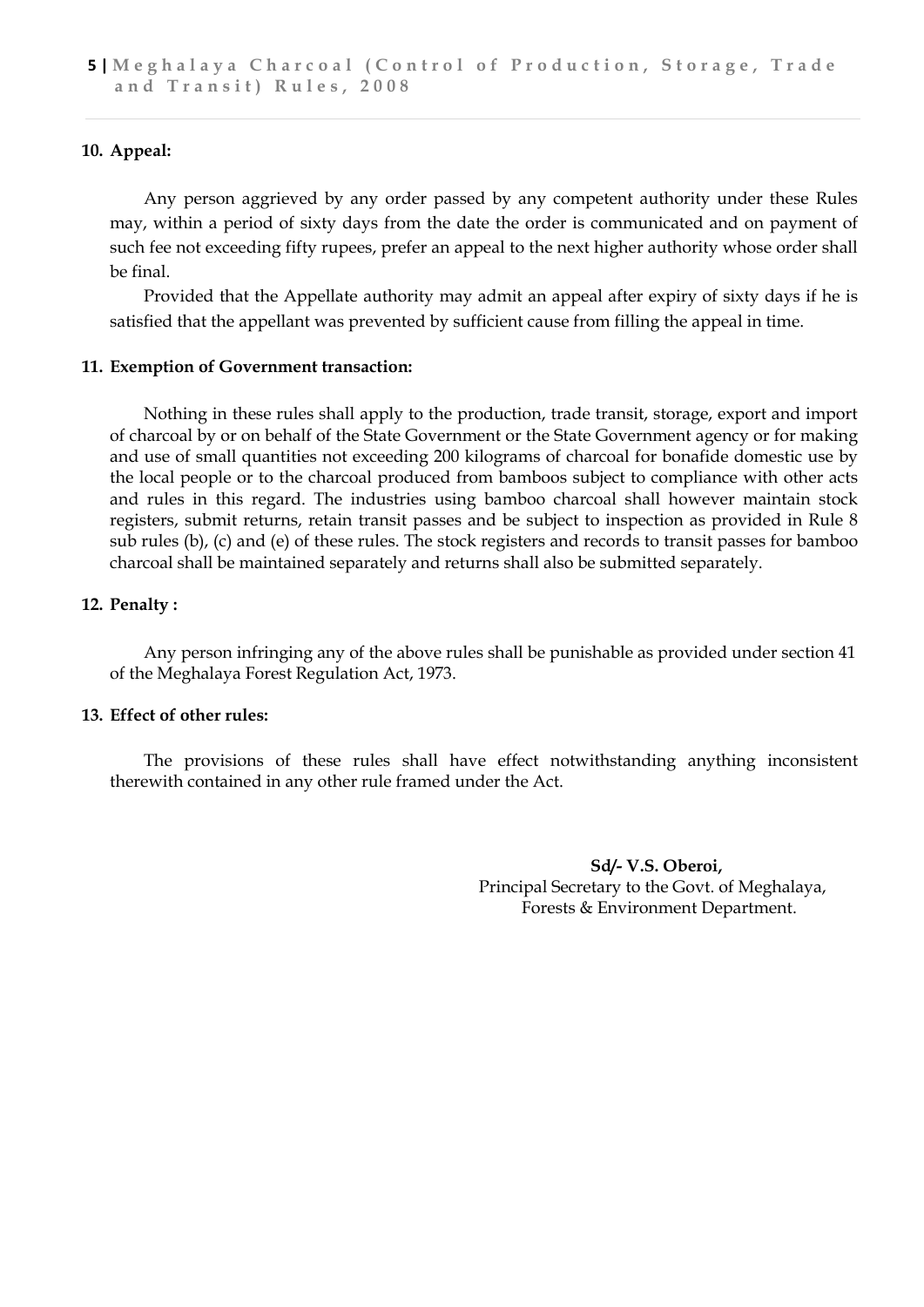#### **FORM – I**

[See Rule 5 (1) (2) & (3)]

#### (Registration for charcoal production/storage)

To, Shri/Smti/M/s........................................................................................................................................... .................................................................................................................................................................................... ........................................................................................................................................................................... Registration No...................................................................................

\* (i) You have been registered as producer/stockist of charcoal under Section 5 (1) of the Meghalaya Charcoal (Control of Production, Storage, Trade and Transit Rules, 2004). Your registration would expire on 31st December .......................................,

\* (ii) Your registration as charcoal producer/stockist is hereby renewed till 31st December....................................

Yours faithfully,

 Divisional Forest Officer, ........................................... Division, .............................................................

\* Strike off whatever is not necessary.

[The Registration No would be assigned in the fashion KH, JH or GH/Year/No]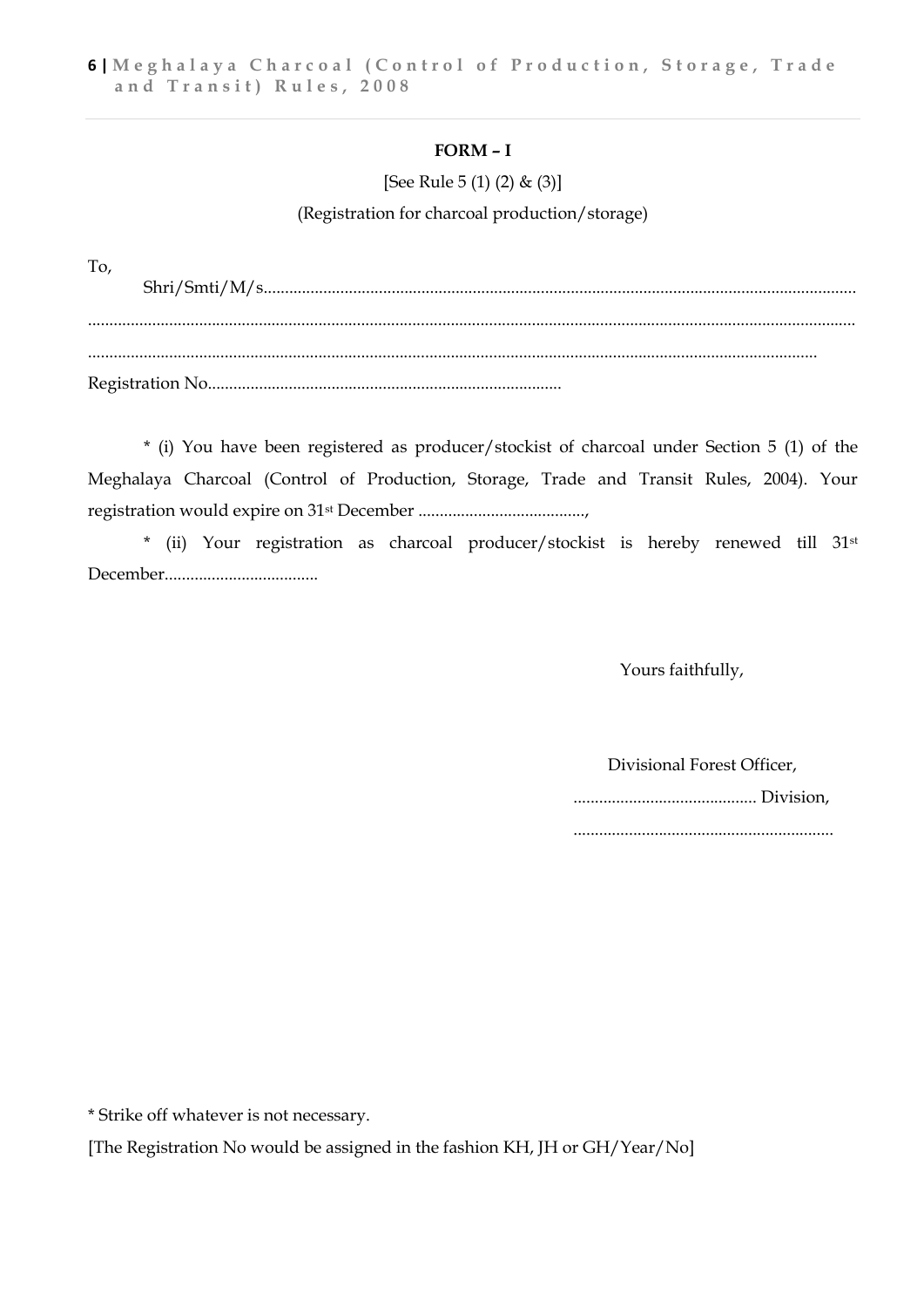|                             |                                                                          | FORM - II                                                                         |
|-----------------------------|--------------------------------------------------------------------------|-----------------------------------------------------------------------------------|
|                             |                                                                          | [See Rule $3 (C)$ ]                                                               |
| From,                       |                                                                          |                                                                                   |
|                             |                                                                          |                                                                                   |
| To,                         |                                                                          |                                                                                   |
|                             | Divisional Forest Officer,                                               |                                                                                   |
|                             |                                                                          |                                                                                   |
|                             |                                                                          |                                                                                   |
| Sub:                        | Request for permission for production of charcoal                        |                                                                                   |
| Sir,                        |                                                                          |                                                                                   |
|                             |                                                                          | I intend to convert wood obtained from legal sources into charcoal. The necessary |
| particulars are as follows: |                                                                          |                                                                                   |
| (1) Name of the applicant   | $\sim$ :                                                                 |                                                                                   |
|                             | (2) Father's/Mother's name:                                              |                                                                                   |
| (3) Permanent Address       |                                                                          |                                                                                   |
|                             | (4) Registration No :                                                    |                                                                                   |
|                             | (5) Description of the timber/wood to be used in production of charcoal: |                                                                                   |
|                             | Species                                                                  | Quantity<br>(in metric tonnes)                                                    |
|                             |                                                                          |                                                                                   |
|                             | (6) Source of the timber/wood                                            |                                                                                   |
|                             | (7) Location where production is to done                                 |                                                                                   |
|                             | (8) Quantity of charcoal to be produce                                   |                                                                                   |

The required permission may kindly be accorded

Yours faithfully,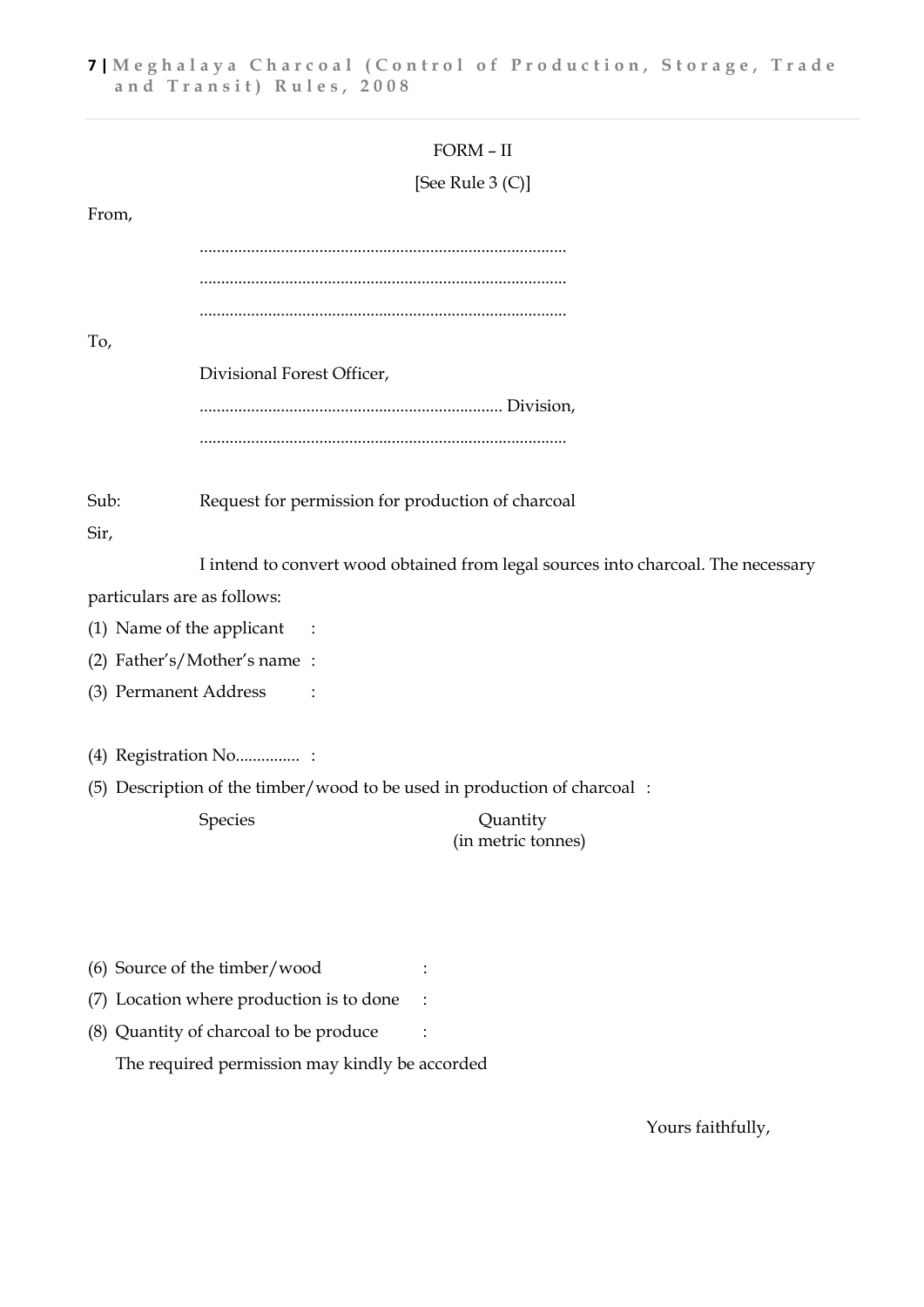## FORM No – III

# [See Rule 3 (C)]

| From,              |                                                                                               |
|--------------------|-----------------------------------------------------------------------------------------------|
|                    |                                                                                               |
|                    |                                                                                               |
|                    |                                                                                               |
| To,                |                                                                                               |
|                    | The Divisional Forest Officer,                                                                |
|                    |                                                                                               |
| Sub:               | Request for permission for storage of charcoal.                                               |
| Ref:               |                                                                                               |
| Sir,               |                                                                                               |
|                    | In intend to stock charcoal obtained form legal sources. The necessary particulars are        |
| as follows:<br>(1) | Name of the applicant<br>(individual or industry)                                             |
| (2)                | Father's / Mother's name<br>(in case of individuals only)                                     |
| (3)                | Permanent Address/<br>Address of Registered Office:                                           |
| (4)                | Location of the factory<br>(only in case of applicant<br>being an industry)                   |
| (5)                | Intended place of storage<br>charcoal                                                         |
| (6)                | Source of charcoal                                                                            |
| (7)                | Maximum quantity of charcoal<br>that would be in stock at any time<br>:<br>(in metric tonnes) |
|                    | The required permission may kindly be accorded                                                |

Yours faithfully,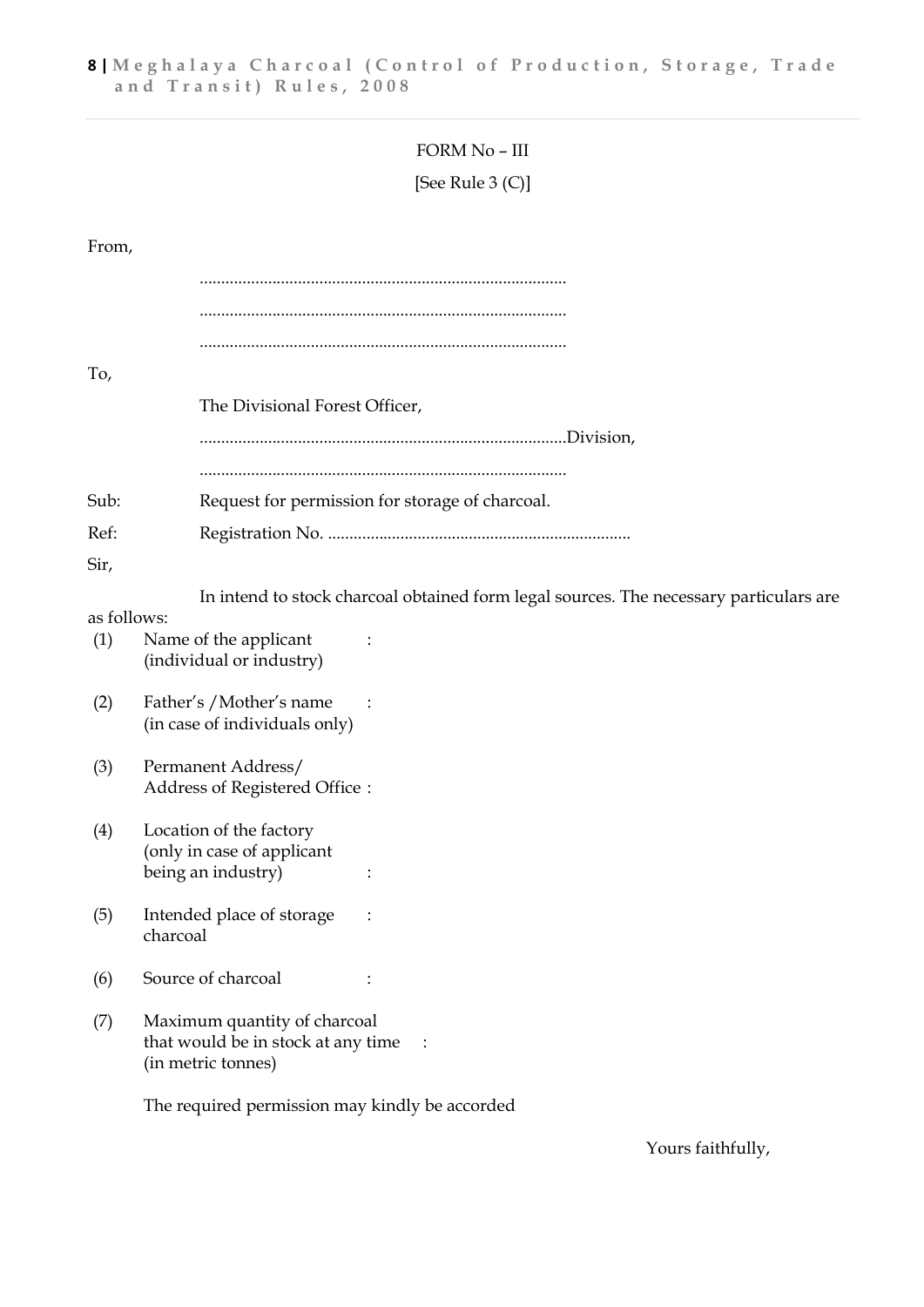#### FORM – IV

[See Rule 3 (d)]

Book No...................................................(in three foils) Page No..............................

#### Permit for production/storage of charcoal

| $(s)$ premise $(s)$ . |  |
|-----------------------|--|

#### Place Quantity

This permission shall remain valid to ................................................... The permit holder shall maintain records and furnish information to the designated authority as per Form V and Form VI respectively of the Rules.

| Dated | Divisional Forest Officer |
|-------|---------------------------|
| the   |                           |
|       |                           |

[For production of charcoal, separate permit would be accorded for each lot of production. For storage of charcoal, one time permission for the maximum quantity for the year of registration/renewal would be given]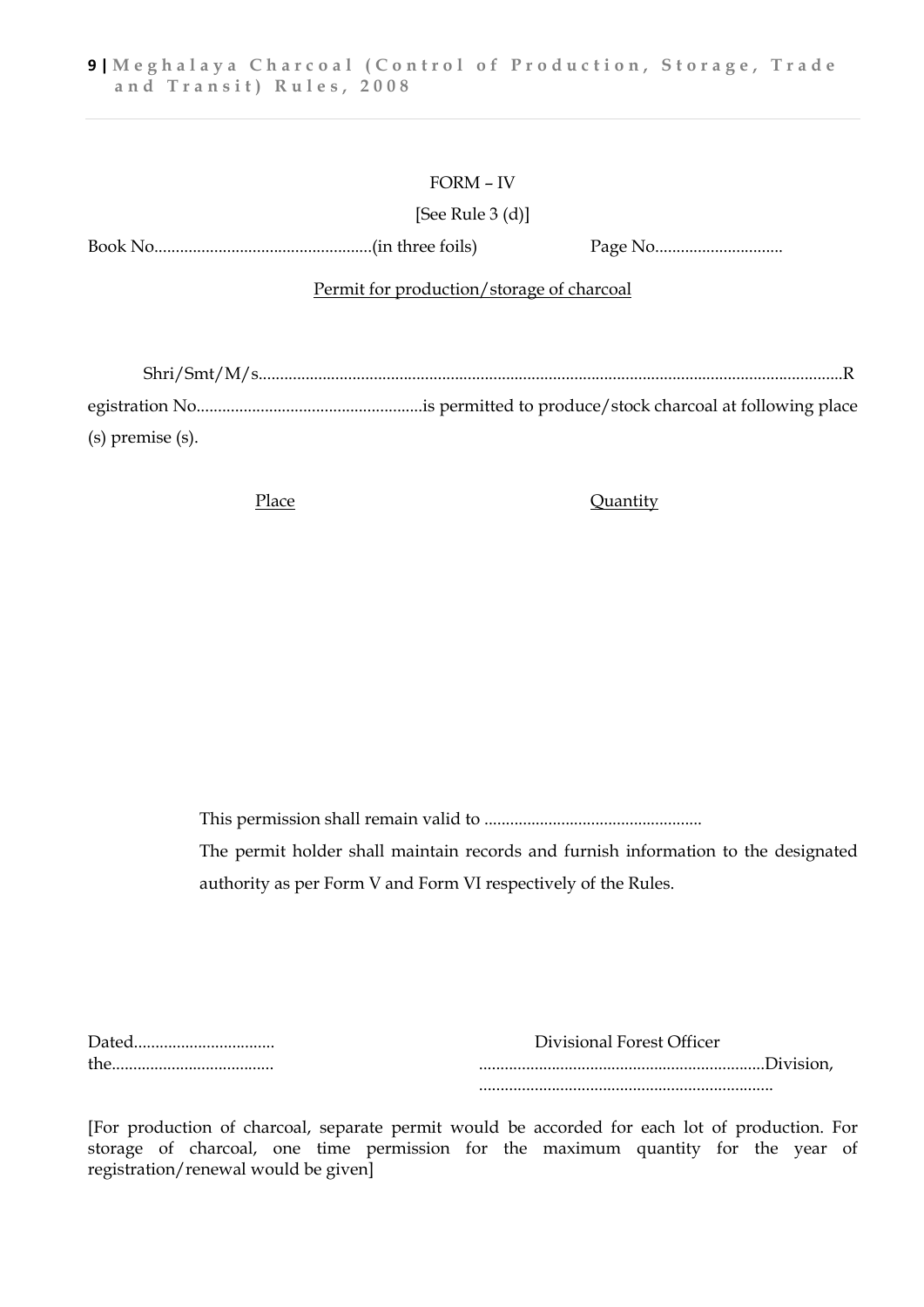# FORM – V

# [Se Rule 17]

# Stock Register

# Record of production/receipt and sale/disposal/consumption of charcoal

| $\operatorname{Sl}$<br>$\rm No$ | Date           | Opening<br>${\sf stock}$ | Quantity<br>produced/<br>received (in | Source of<br>timber/wood<br>or charcoal | $\operatorname{TP}$ No and<br>$\text{date}$ | Disposal/<br>sale/<br>consumption | Balance<br>Stock at the<br>end of the |
|---------------------------------|----------------|--------------------------|---------------------------------------|-----------------------------------------|---------------------------------------------|-----------------------------------|---------------------------------------|
|                                 |                |                          | mt)                                   |                                         |                                             | during the<br>day (in mt)         | day (in mt)                           |
| $\mathbf 1$                     | $\overline{2}$ | $\overline{3}$           | $\overline{4}$                        | $\overline{5}$                          | $\boldsymbol{6}$                            | $\overline{7}$                    | $\overline{8}$                        |
|                                 |                |                          |                                       |                                         |                                             |                                   |                                       |
|                                 |                |                          |                                       |                                         |                                             |                                   |                                       |
|                                 |                |                          |                                       |                                         |                                             |                                   |                                       |
|                                 |                |                          |                                       |                                         |                                             |                                   |                                       |
|                                 |                |                          |                                       |                                         |                                             |                                   |                                       |
|                                 |                |                          |                                       |                                         |                                             |                                   |                                       |